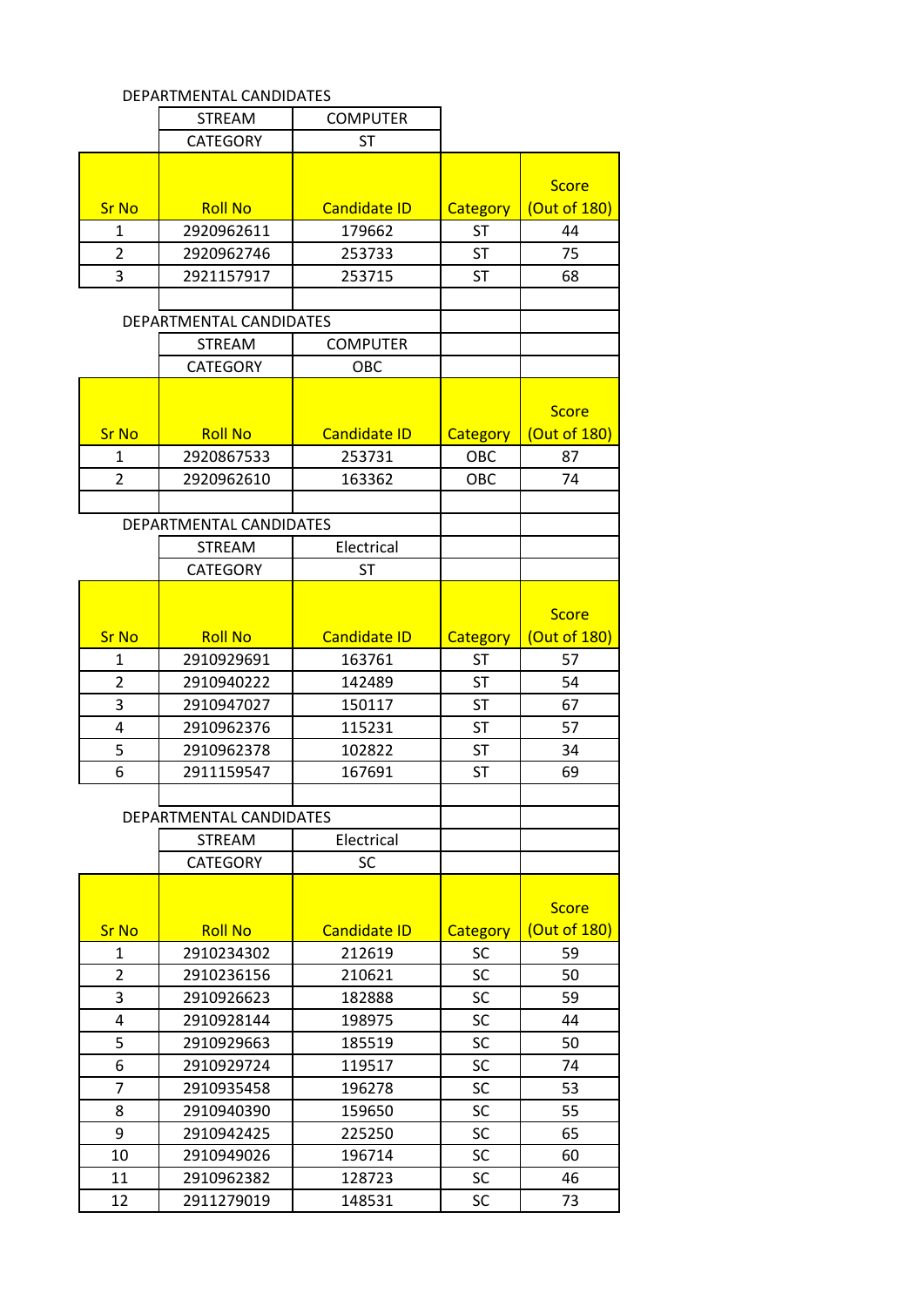| 13             | 2920236471              | 253713              | <b>SC</b>   | 66           |
|----------------|-------------------------|---------------------|-------------|--------------|
| 14             | 2920962572              | 198593              | SC          | 50           |
| 15             | 2921372151              | 253723              | <b>SC</b>   | 58           |
|                |                         |                     |             |              |
|                | DEPARTMENTAL CANDIDATES |                     |             |              |
|                | <b>STREAM</b>           | Electrical          |             |              |
|                | <b>CATEGORY</b>         | <b>OPEN</b>         |             |              |
|                |                         |                     |             |              |
|                |                         |                     |             | <b>Score</b> |
| <b>Sr No</b>   | <b>Roll No</b>          | <b>Candidate ID</b> | Category    | (Out of 180) |
| 1              | 2910598445              | 253728              | <b>OPEN</b> | 59           |
| $\overline{2}$ | 2910785940              | 182871              | <b>OPEN</b> | 51           |
| 3              | 2910798446              | 253700              | <b>OPEN</b> | 69           |
| 4              | 2910926677              | 199314              | <b>OPEN</b> | 51           |
| 5              | 2910928156              | 161304              | <b>OPEN</b> | 49           |
| 6              | 2910928158              | 204830              | <b>OPEN</b> | 56           |
| 7              | 2910928200              | 131357              | <b>OPEN</b> | 48           |
| 8              | 2910928219              | 136062              | <b>OPEN</b> | 67           |
| 9              | 2910928229              | 251283              | <b>OPEN</b> | 47           |
| 10             | 2910929103              | 156698              | <b>OPEN</b> | 47           |
| 11             | 2910929146              | 150197              | <b>OPEN</b> | 66           |
| 12             | 2910929241              | 197601              | <b>OPEN</b> | 51           |
| 13             | 2910929242              | 210973              | <b>OPEN</b> | 46           |
| 14             | 2910929252              | 181934              | <b>OPEN</b> | 49           |
| 15             | 2910929285              | 147008              | <b>OPEN</b> | 68           |
| 16             | 2910929432              | 231759              | <b>OPEN</b> | 52           |
| 17             | 2910929456              | 236904              | <b>OPEN</b> | 58           |
| 18             | 2910929509              | 234657              | <b>OPEN</b> | 56           |
| 19             | 2910929596              | 248705              | <b>OPEN</b> | 57           |
| 20             | 2910929618              | 217774              | <b>OPEN</b> | 46           |
| 21             | 2910929657              | 177425              | <b>OPEN</b> | 44           |
| 22             | 2910929692              | 195501              | <b>OPEN</b> | 57           |
| 23             | 2910929825              | 151185              | <b>OPEN</b> | 51           |
| 24             | 2910929827              | 136214              | <b>OPEN</b> | 53           |
| 25             | 2910940164              | 171715              | <b>OPEN</b> | 69           |
| 26             | 2910940166              | 177866              | <b>OPEN</b> | 37           |
| 27             | 2910940217              | 135699              | <b>OPEN</b> | 74           |
| 28             | 2910940310              | 212214              | <b>OPEN</b> | 50           |
| 29             | 2910940311              | 194267              | <b>OPEN</b> | 52           |
| 30             | 2910940377              | 231210              | <b>OPEN</b> | 41           |
| 31             | 2910942424              | 219125              | <b>OPEN</b> | 61           |
| 32             | 2910942494              | 233253              | <b>OPEN</b> | 57           |
| 33             | 2910942505              | 183529              | <b>OPEN</b> | 53           |
| 34             | 2910946948              | 245042              | <b>OPEN</b> | 58           |
| 35             | 2910947116              | 208086              | <b>OPEN</b> | 66           |
| 36             | 2910947120              | 215732              | <b>OPEN</b> | 60           |
| 37             | 2910948047              | 149998              | <b>OPEN</b> | 46           |
| 38             | 2910948112              | 233138              | <b>OPEN</b> | 73           |
| 39             | 2910948912              | 120004              | <b>OPEN</b> | 56           |
| 40             | 2910948950              | 216518              | <b>OPEN</b> | 68           |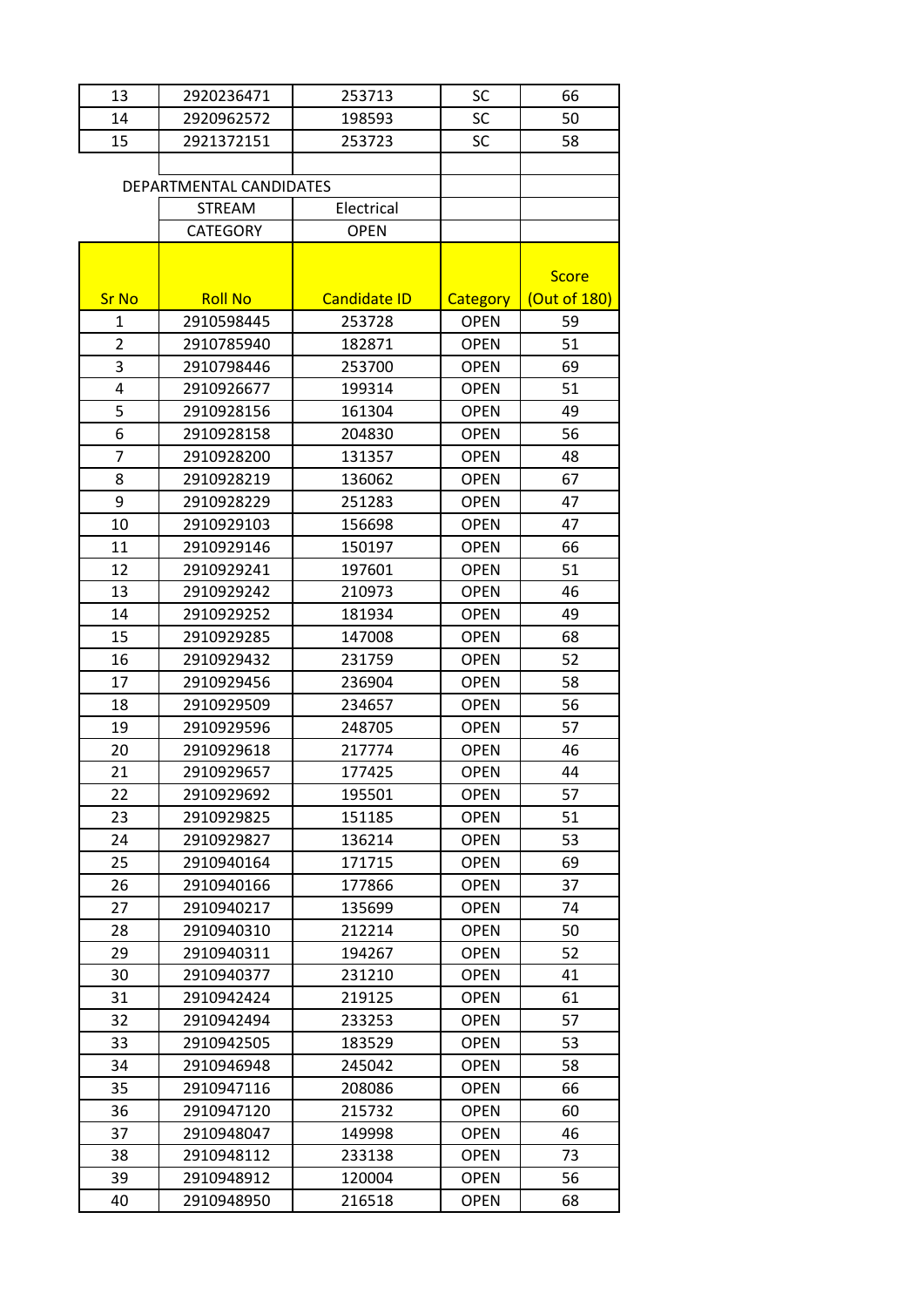| 41             | 2910949006              | 190184              | <b>OPEN</b> | 88           |
|----------------|-------------------------|---------------------|-------------|--------------|
| 42             | 2910949007              | 145368              | <b>OPEN</b> | 63           |
| 43             | 2910949008              | 150269              | <b>OPEN</b> | 44           |
| 44             | 2910962369              | 194162              | <b>OPEN</b> | 47           |
| 45             | 2910962370              | 156623              | <b>OPEN</b> | 45           |
| 46             | 2910962371              | 114950              | <b>OPEN</b> | 64           |
| 47             | 2910962374              | 113945              | <b>OPEN</b> | 58           |
| 48             | 2911160901              | 100638              | <b>OPEN</b> | 63           |
| 49             | 2911279175              | 144202              | <b>OPEN</b> | 77           |
| 50             | 2911371970              | 172796              | OPEN        | 70           |
| 51             | 2920222204              | 152256              | <b>OPEN</b> | 49           |
| 52             | 2920222417              | 240365              | <b>OPEN</b> | 43           |
| 53             | 2920234318              | 227900              | <b>OPEN</b> | 48           |
| 54             | 2920234580              | 246342              | <b>OPEN</b> | 64           |
| 55             | 2920234625              | 170454              | <b>OPEN</b> | 73           |
| 56             | 2920236306              | 239847              | <b>OPEN</b> | 47           |
| 57             | 2920362644              | 209560              | <b>OPEN</b> | 44           |
| 58             | 2920398348              | 185408              | <b>OPEN</b> | 60           |
| 59             | 2920725907              | 119086              | <b>OPEN</b> | 23           |
| 60             | 2920962742              | 253717              | <b>OPEN</b> | 70           |
| 61             | 2920962743              | 253718              | <b>OPEN</b> | 69           |
| 62             | 2920962747              | 253710              | <b>OPEN</b> | 62           |
| 63             | 2920962748              | 253729              | <b>OPEN</b> | 71           |
|                |                         |                     |             |              |
| 64             | 2920962749              | 253702              | <b>OPEN</b> | 67           |
| 65             | 2921062632              | 199013              | <b>OPEN</b> | 53           |
| 66             | 2921157918              | 253711              | <b>OPEN</b> | 86           |
| 67             | 2921161086              | 121307              | <b>OPEN</b> | 59           |
| 68             | 2921372103              | 171782              | <b>OPEN</b> | 58           |
|                |                         |                     |             |              |
|                | DEPARTMENTAL CANDIDATES |                     |             |              |
|                | STREAM                  | Electrical          |             |              |
|                | <b>CATEGORY</b>         | OBC                 |             |              |
|                |                         |                     |             |              |
|                |                         |                     |             | <b>Score</b> |
| <b>Sr No</b>   | <b>Roll No</b>          | <b>Candidate ID</b> | Category    | (Out of 180) |
| 1              | 2910236244              | 142473              | OBC         | 56           |
| $\overline{2}$ | 2910638235              | 180180              | OBC         | 54           |
| 3              | 2910926614              | 248584              | OBC         | 62           |
| 4              | 2910926632              | 200902              | OBC         | 74           |
| 5              | 2910928157              | 204168              | OBC         | 42           |
| 6              | 2910928216              | 237680              | OBC         | 50           |
| $\overline{7}$ | 2910929129              | 158735              | OBC         | 53           |
| 8              | 2910929197              | 162959              | OBC         | 55           |
| 9              | 2910939980              | 167199              | OBC         | 57           |
| 10             | 2910940263              | 187997              | OBC         | 45           |
| 11             | 2910947144              | 157059              | OBC         | 63           |
| 12             | 2910947968              | 166796              | OBC         | 54           |
| 13             | 2910948887              | 147352              | OBC         | 73           |
| 14             | 2910962373              | 235932              | OBC         | 50           |
| 15             | 2910962427              | 136873              | OBC         | 60           |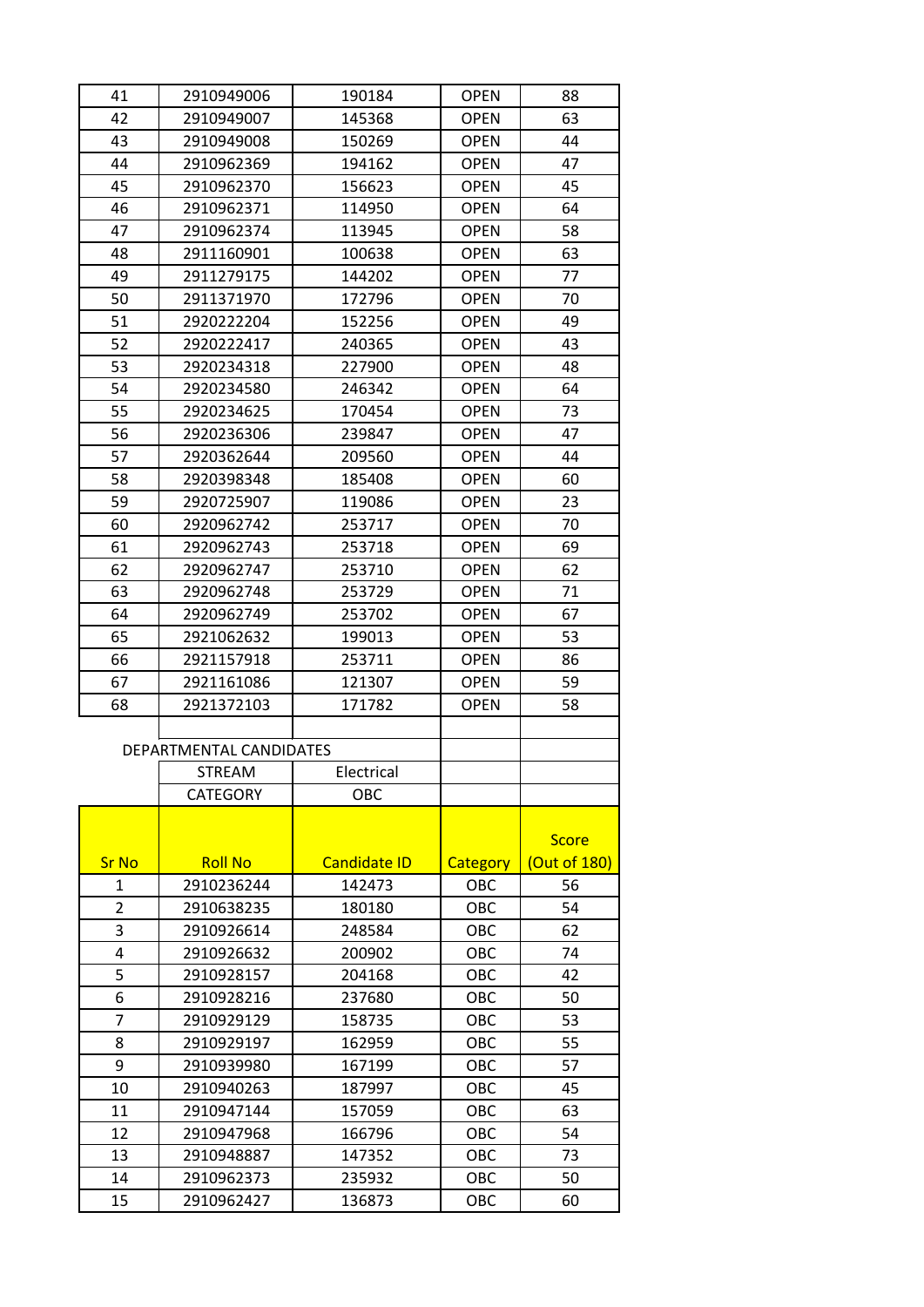| 16             | 2920962744              | 253716              | OBC         | 83           |
|----------------|-------------------------|---------------------|-------------|--------------|
| 17             | 2920962745              | 253696              | OBC         | 80           |
|                |                         |                     |             | 59           |
| 18             | 2920962750              | 253719              | OBC         |              |
| 19             | 2920962751              | 253698              | OBC         | 70           |
| 20             | 2921157895              | 238262              | OBC         | 48           |
|                |                         |                     |             |              |
|                | DEPARTMENTAL CANDIDATES |                     |             |              |
|                | <b>STREAM</b>           | <b>ELECTRONICS</b>  |             |              |
|                | <b>CATEGORY</b>         | <b>ST</b>           |             |              |
|                |                         |                     |             |              |
|                |                         |                     |             | <b>Score</b> |
| <b>Sr No</b>   | <b>Roll No</b>          | <b>Candidate ID</b> | Category    | (Out of 180) |
| $\mathbf{1}$   | 3020941542              | 234422              | <b>ST</b>   | 60           |
| $\overline{2}$ | 3020998447              | 253703              | <b>ST</b>   | 40           |
|                |                         |                     |             |              |
|                | DEPARTMENTAL CANDIDATES |                     |             |              |
|                | <b>STREAM</b>           | <b>ELECTRONICS</b>  |             |              |
|                | <b>CATEGORY</b>         | <b>OPEN</b>         |             |              |
|                |                         |                     |             |              |
|                |                         |                     |             | <b>Score</b> |
| <b>Sr No</b>   | <b>Roll No</b>          | <b>Candidate ID</b> | Category    | (Out of 180) |
| 1              | 3020591012              | 193318              | <b>OPEN</b> | 52           |
| $\overline{2}$ | 3020591053              | 152033              | <b>OPEN</b> | 43           |
| 3              | 3020786517              | 208910              | <b>OPEN</b> | 52           |
|                |                         |                     |             |              |
| 4              | 3020790111              | 155421              | <b>OPEN</b> | 51           |
| 5              | 3020860754              | 170897              | <b>OPEN</b> | 60           |
| 6              | 3020942700              | 183155              | <b>OPEN</b> | 46           |
| 7              | 3021198455              | 253707              | <b>OPEN</b> | 54           |
| 8              | 3021274547              | 164465              | <b>OPEN</b> | 30           |
| 9              | 3021280117              | 175531              | <b>OPEN</b> | 40           |
| 10             | 3021372404              | 250199              | <b>OPEN</b> | 34           |
|                |                         |                     |             |              |
|                | DEPARTMENTAL CANDIDATES |                     |             |              |
|                | <b>STREAM</b>           | <b>ELECTRONICS</b>  |             |              |
|                | <b>CATEGORY</b>         | OBC                 |             |              |
|                |                         |                     |             |              |
|                |                         |                     |             | <b>Score</b> |
| <b>Sr No</b>   | <b>Roll No</b>          | <b>Candidate ID</b> | Category    | (Out of 180) |
| 1              | 3020928534              | 150656              | OBC         | 57           |
| $\overline{2}$ | 3020941440              | 120178              | OBC         | 49           |
| 3              | 3020941744              | 199392              | OBC         | 53           |
|                |                         |                     |             |              |
|                | DEPARTMENTAL CANDIDATES |                     |             |              |
|                | <b>STREAM</b>           | Instrumentation     |             |              |
|                | <b>CATEGORY</b>         | <b>OPEN</b>         |             |              |
|                |                         |                     |             |              |
|                |                         |                     |             |              |
|                |                         |                     |             | <b>Score</b> |
| <b>Sr No</b>   | <b>Roll No</b>          | <b>Candidate ID</b> | Category    | (Out of 180) |
| 1              | 2910962342              | 230006              | <b>OPEN</b> | 68           |
| 2              | 2910962343              | 215048              | <b>OPEN</b> | 49           |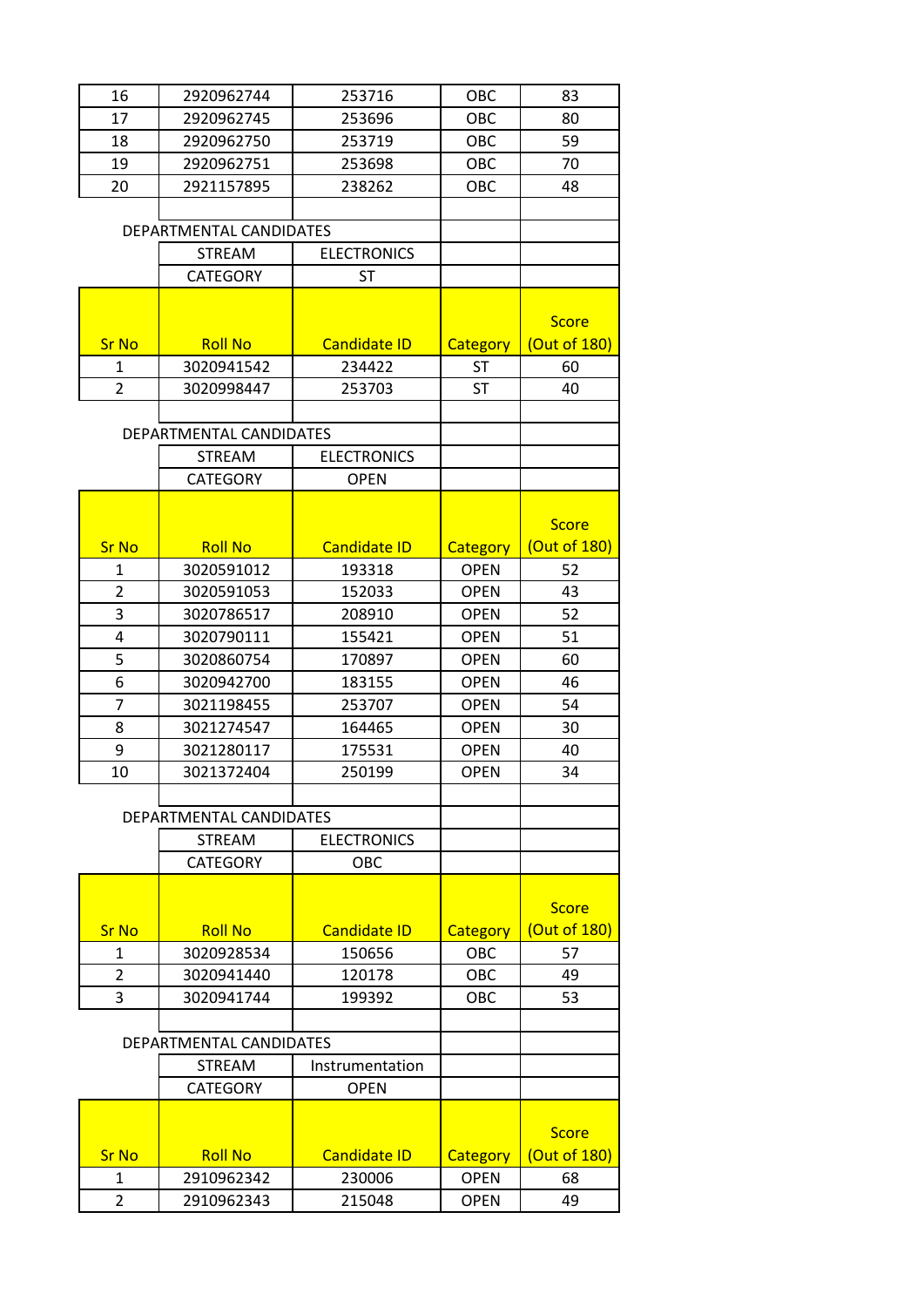| 3              | 2910962346              | 156154                        | <b>OPEN</b>             | 61                           |
|----------------|-------------------------|-------------------------------|-------------------------|------------------------------|
| 4              | 2910962351              | 190005                        | <b>OPEN</b>             | 47                           |
| 5              | 2910962354              | 151949                        | <b>OPEN</b>             | 62                           |
| 6              | 2910962365              | 108335                        | <b>OPEN</b>             | 51                           |
|                |                         |                               |                         |                              |
|                | DEPARTMENTAL CANDIDATES |                               |                         |                              |
|                | <b>STREAM</b>           | Mechanical                    |                         |                              |
|                | <b>CATEGORY</b>         | <b>ST</b>                     |                         |                              |
|                |                         |                               |                         |                              |
|                |                         |                               |                         | <b>Score</b>                 |
| <b>Sr No</b>   | <b>Roll No</b>          | <b>Candidate ID</b>           | <b>Category</b>         | (Out of 180)                 |
| 1              | 3010928436              | 154674                        | <b>ST</b>               | 40                           |
| $\overline{2}$ | 3010930711              | 181883                        | <b>ST</b>               | 51                           |
| 3              | 3010930881              | 147066                        | <b>ST</b>               | 61                           |
| 4              | 3010935803              | 143634                        | <b>ST</b>               | 62                           |
| 5              | 3010947583              | 228770                        | <b>ST</b>               | 63                           |
| 6              | 3010988029              | 129591                        | <b>ST</b>               | 45                           |
| $\overline{7}$ | 3010998453              | 253706                        | <b>ST</b>               | 51                           |
| 8              | 3011198457              | 253705                        | <b>ST</b>               | 54                           |
| 9              | 3011198460              | 253695                        | <b>ST</b>               | 57                           |
| 10             | 3011198461              | 253699                        | <b>ST</b>               | 48                           |
|                |                         |                               |                         |                              |
|                | DEPARTMENTAL CANDIDATES |                               |                         |                              |
|                | <b>STREAM</b>           | Mechanical                    |                         |                              |
|                | <b>CATEGORY</b>         | SC                            |                         |                              |
|                |                         |                               |                         |                              |
|                |                         |                               |                         |                              |
|                |                         |                               |                         |                              |
|                |                         |                               |                         | <b>Score</b>                 |
| <b>Sr No</b>   | <b>Roll No</b>          | <b>Candidate ID</b>           | Category                | (Out of 180)                 |
| 1              | 3010236800              | 129570                        | <b>SC</b>               | 84                           |
| $\overline{2}$ | 3010926935              | 195015                        | SC                      | 54                           |
| 3              | 3010927030              | 131010                        | SC                      | 72                           |
| 4              | 3010928431              | 194873                        | SC                      | 71                           |
| 5              | 3010928443              | 180584                        | SC                      | 58                           |
| 6<br>7         | 3010940957              | 183451                        | SC                      | 66                           |
|                | 3010941298              | 135136                        | SC                      | 67                           |
| 8              | 3010942599              | 162690                        | SC                      | 49                           |
| 9              | 3010947457              | 147587                        | SC                      | 54                           |
| 10<br>11       | 3010947581              | 197071<br>251195              | SC                      | 58<br>59                     |
|                | 3010947582              |                               | <b>SC</b>               |                              |
| 12             | 3010947675              | 153734                        | <b>SC</b>               | 62                           |
| 13             | 3011198458              | 253704                        | SC                      | 66                           |
|                | DEPARTMENTAL CANDIDATES |                               |                         |                              |
|                | <b>STREAM</b>           | Mechanical                    |                         |                              |
|                |                         |                               |                         |                              |
|                | <b>CATEGORY</b>         | Open                          |                         |                              |
|                |                         |                               |                         |                              |
| <b>Sr No</b>   | <b>Roll No</b>          |                               |                         | <b>Score</b><br>(Out of 180) |
| 1              | 3010222686              | <b>Candidate ID</b><br>251722 | Category<br><b>OPEN</b> | 55                           |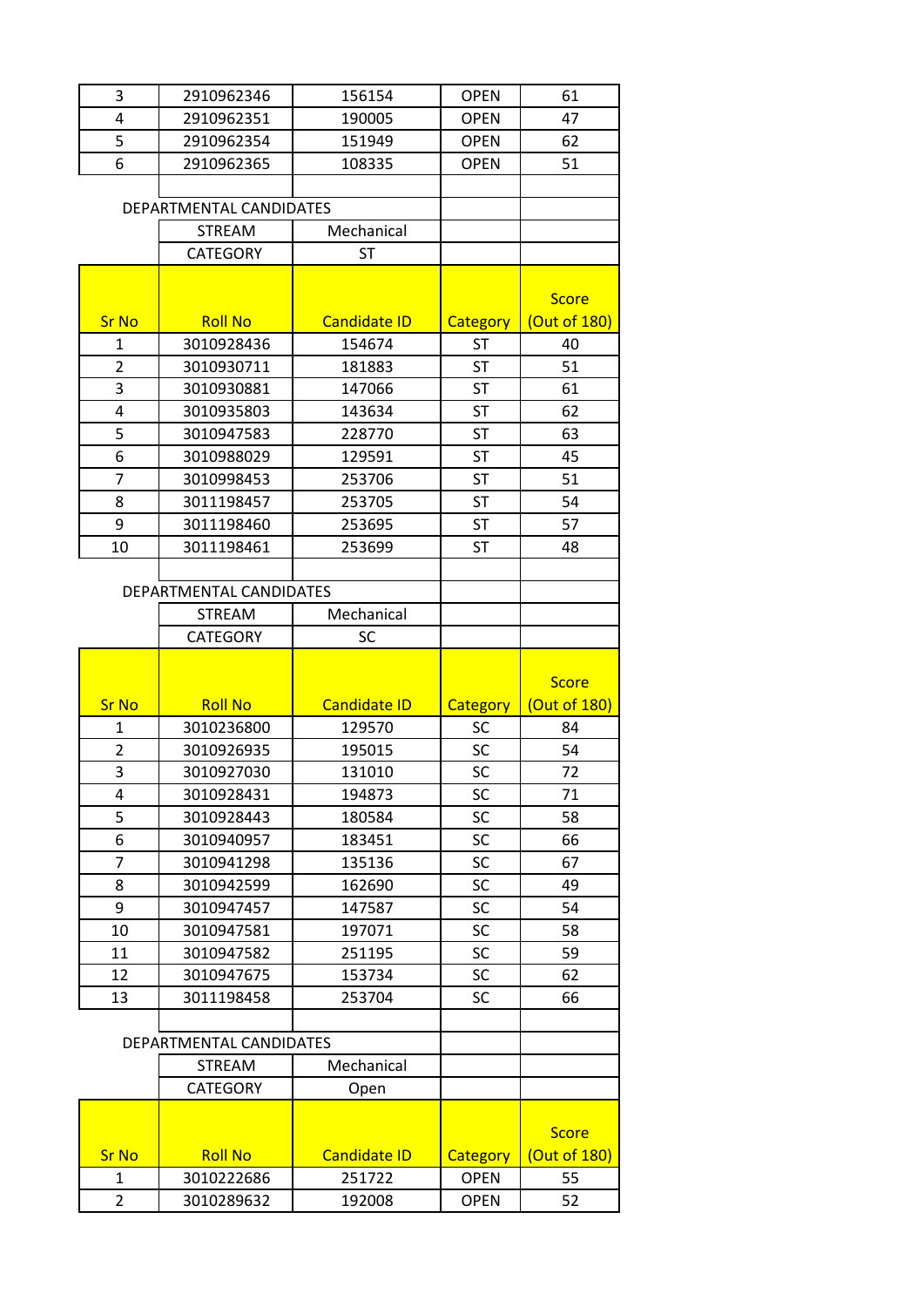| 3            | 3010298444              | 253726              | <b>OPEN</b> | 48           |
|--------------|-------------------------|---------------------|-------------|--------------|
| 4            | 3010786206              | 218166              | <b>OPEN</b> | 77           |
| 5            | 3010786347              | 110473              | <b>OPEN</b> | 32           |
| 6            | 3010789934              | 117114              | <b>OPEN</b> | 53           |
| 7            | 3010927027              | 229930              | <b>OPEN</b> | 57           |
| 8            | 3010928475              | 143130              | <b>OPEN</b> | 69           |
| 9            | 3010930707              | 149990              | <b>OPEN</b> | 58           |
| 10           | 3010930710              | 212487              | <b>OPEN</b> | 53           |
| 11           | 3010930781              | 138997              | <b>OPEN</b> | 58           |
| 12           | 3010930883              | 200022              | <b>OPEN</b> | 74           |
| 13           | 3010930887              | 110118              | <b>OPEN</b> | 55           |
| 14           | 3010930923              | 216605              | <b>OPEN</b> | 50           |
| 15           | 3010935680              | 194244              | <b>OPEN</b> | 61           |
| 16           | 3010935708              | 190204              | <b>OPEN</b> | 57           |
| 17           | 3010935729              | 176319              | <b>OPEN</b> | 46           |
| 18           | 3010941122              | 163328              | <b>OPEN</b> | 63           |
| 19           | 3010941186              | 225514              | <b>OPEN</b> | 60           |
| 20           | 3010941209              | 162716              | <b>OPEN</b> | 57           |
| 21           | 3010947553              | 195562              | <b>OPEN</b> | 70           |
| 22           | 3010947578              | 251432              | <b>OPEN</b> | 57           |
| 23           | 3010947579              | 197693              | <b>OPEN</b> | 81           |
| 24           | 3010947595              | 184488              | <b>OPEN</b> | 54           |
| 25           | 3010948428              | 139945              | <b>OPEN</b> | 46           |
| 26           | 3010948460              | 171287              | <b>OPEN</b> | 59           |
| 27           | 3010949556              | 102170              | <b>OPEN</b> | 57           |
| 28           | 3010949643              | 103546              | <b>OPEN</b> | 56           |
| 29           | 3010949704              | 121486              | <b>OPEN</b> | 60           |
| 30           | 3010959341              | 152102              | <b>OPEN</b> | 34           |
| 31           | 3010962927              | 142211              | <b>OPEN</b> | 52           |
| 32           | 3010998450              | 253722              | <b>OPEN</b> | 26           |
| 33           | 3010998451              | 253694              | <b>OPEN</b> | 75           |
| 34           | 3010998452              | 253732              | <b>OPEN</b> | 49           |
| 35           | 3011166009              | 164277              | <b>OPEN</b> | 54           |
| 36           | 3011166036              | 221840              | <b>OPEN</b> | 63           |
| 37           | 3011196141              | 201050              | <b>OPEN</b> | 67           |
| 38           | 3011198462              | 253725              | <b>OPEN</b> | 53           |
| 39           | 3011281022              | 195538              | <b>OPEN</b> | 65           |
| 40           | 3011281035              | 226739              | <b>OPEN</b> | 61           |
| 41           | 3011281611              | 180836              | <b>OPEN</b> | 68           |
| 42           | 3011372205              | 124660              | <b>OPEN</b> | 53           |
| 43           | 3011372321              | 107229              | <b>OPEN</b> | 59           |
|              |                         |                     |             |              |
|              | DEPARTMENTAL CANDIDATES |                     |             |              |
|              | <b>STREAM</b>           | Mechanical          |             |              |
|              | <b>CATEGORY</b>         | OBC                 |             |              |
|              |                         |                     |             |              |
|              |                         |                     |             | <b>Score</b> |
| <b>Sr No</b> | <b>Roll No</b>          | <b>Candidate ID</b> | Category    | (Out of 180) |
| 1            | 3010862067              | 250011              | OBC         | 58           |
|              | 3010926906              |                     | OBC         | 57           |